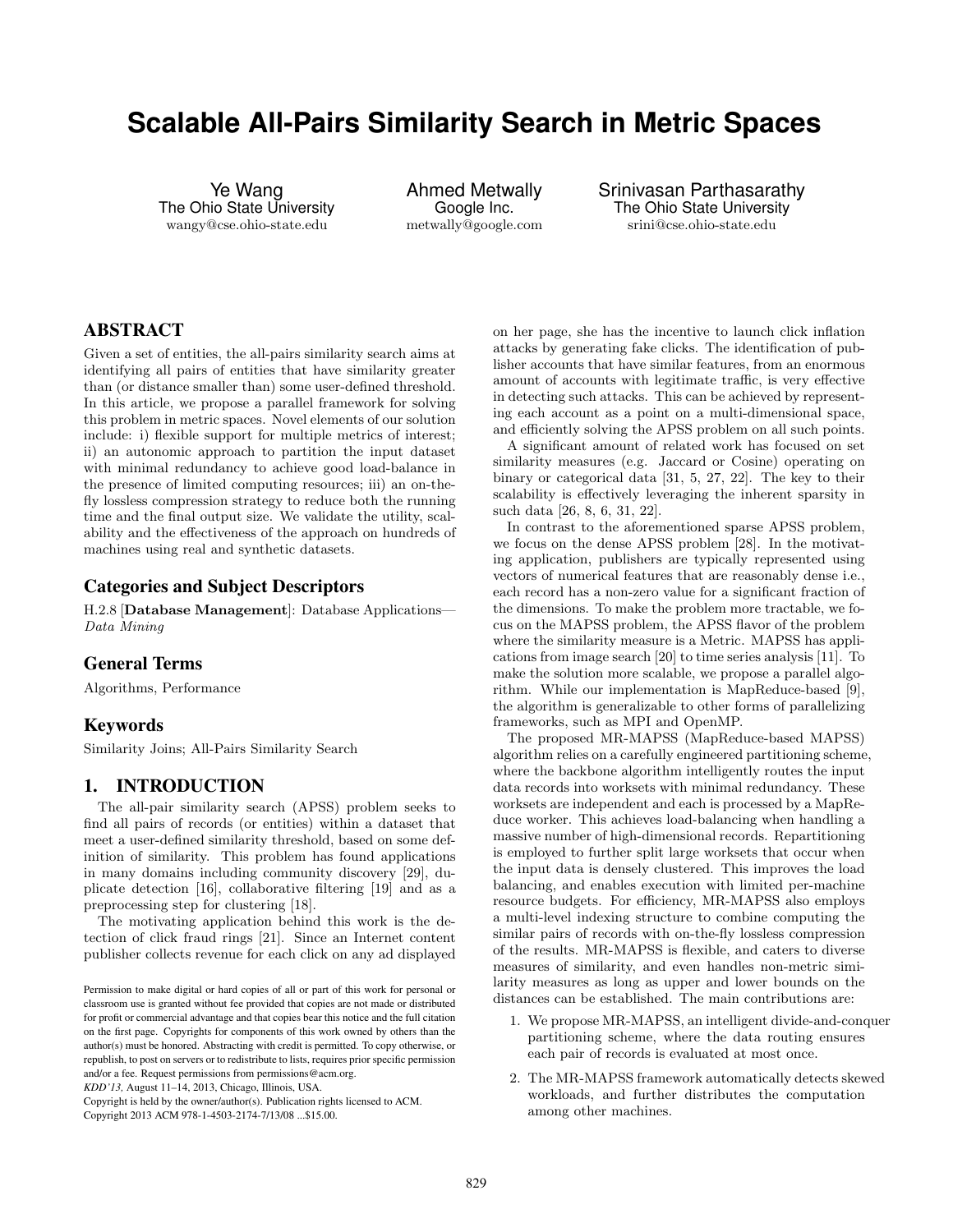- 3. The MR-MAPSS framework is agile and can adapt to streaming and memory constrained environments.
- 4. MR-MAPSS employs a novel compression strategy using a community-based approach, which requires no decompression in almost all of the follow-up jobs. This compression greatly reduces the running time and the output size, as verified in the experiments.
- 5. We establish the effectiveness of the optimizations on two real datasets, and demonstrate the scalability of MR-MAPSS on hundreds of machines.

### **2. BACKGROUND**

Notation: We begin by briefly going over notation used in this paper (see Table 1). Note that the terms "record" and "point" will be used interchangeably in the rest of the paper.

| Table 1: Notations |                                             |  |  |
|--------------------|---------------------------------------------|--|--|
| ΙL                 | The dimensionality of the points            |  |  |
| $\overline{D}$     | Database of points from $\mathbb{R}^L$      |  |  |
| $\vert D \vert$    | Number of points in the database            |  |  |
| $p_i$              | $i^{th}$ point in the database              |  |  |
| $dist(p_i, p_j)$   | Distance between $p_i$ and $p_j$            |  |  |
|                    | Distance threshold for a pair to be similar |  |  |

MapReduce infrastructure: MapReduce [9] (MR) has become the de facto platform for big data processing in shared-nothing clusters due to its high scalability and builtin fault tolerance support. It borrows *Map* and *Reduce* concepts from functional programming. The computation can be represented using two functions:

 $\mathbf{Map}: \langle k_1, v_1 \rangle \rightarrow [\langle k_2, v_2 \rangle]$ Reduce :  $\langle k_2, [v_2] \rangle \rightarrow [v_3]$ 

Each input record is a tuple  $\langle k_1, v_1 \rangle$ . During the execution of a job, each mapper fetches a set of records from the distributed file system, and applies the map function on each single record to produce a list in the form of  $\vert \langle k_2, v_2 \rangle \vert$ , where [.] represents a list of elements. The mappers can also output the tuples with a *secondary key*. The shuffler groups the output of the mappers by  $k_2$  and sorts by the secondary key within each group, and sends all tuples with the same  $k_2$  value to the same reducer. The reduce function receives the key and the list of values as input, and emits the results. A combiner, a function similar to reducer, can be used for partial reducing at the mapper's side to reduce the network load. The MR infrastructure allows for specifying initialization operations before the actual Mapper or Reducer starts. Examples of MR applications can be found in [9].

## **3. THE MR-MAPSS FRAMEWORK**

This section describes the backbone algorithm of the MR-MAPSS framework. Optimizations to scale under tight computational constraints are discussed in Section 4 and 5.

### **3.1 Key Definitions and Intuitions**

We start by introducing some notations.

DEFINITION 3.1. *SimSet: Given two sets of points*  $S_1$  *and*  $S_2$ , define  $SimSet(S_1, S_2) = \{ \langle p_1, p_2 \rangle \mid dist(p_1, p_2) \leq t \wedge$  $p_1 \in S_1 \land p_2 \in S_2 \land p_1 \neq p_2$ .

The MAPSS problem is to *find* SimSet(D, D) *of Dataset* D *in a metric space*.

Definition 3.2. *Inner sets, Outer sets, Worksets and APSS division:* Assume there exist N sets  $\{I_{i=1,...,N}\}$  such that  $\cup_{i=1}^{N} I_i = D$ , and N sets  $\{O_{i=1,...,N}\}\$  *such that*  $O_i \subseteq D$ . We *call each*  $W_i = \langle I_i, O_i \rangle$  *a workset of* D.  $I_i$ ,  $O_i$  *are the inner*  $set$  and outer set of  $W_i$  respectively. If  $\cup_{i=1}^N SimSet(I_i, I_i \cup I_i)$  $O_i$ ) = SimSet(D, D), then  ${W_{i=1,\cdots N}}$  *is said to define an APSS division of* D*.*

From Definition 3.2, partitioning the APSS workload of D becomes a problem of finding an APSS division. There may



Figure 1: APSS Division and Their Constructions be multiple APSS divisions. A trivial APSS division is to define inner and outer sets as  $I_1 = \ldots = I_N = O_1 = \ldots =$  $O<sub>N</sub> = D$ . The left part of Figure 1 illustrates the concept of APSS division. In the figure, the nodes are interconnected if similar. Circular and square points represent inner and outer points, respectively. Note that *B* and *C* serve as outer points for the upper workset, and serve as inner points for the lower one.

Definition 3.3. *Partitions, Centroids, and Radii:* D *can be divided into* N *disjoint partitions,* Pi, . . . , P<sup>N</sup> *, such that*  $P_i \cap P_j = \emptyset \ \forall i \neq j \ and \ \cup_{i=1}^N P_i = D.$  Let N centroids,  $c_1, \ldots,$  $c_N$  *be used to partition*  $D$ *. A point, p, belongs to partition*  $P_i$  *if and only if*  $c_i$  *is its closest centroid. The radius of*  $P_i$ *is defined as*  $r_i = max_{p_i \in P_i} dist(c_i, p_i)$ .

In metric space, one way to form worksets is to let  $I_i$ , the inner set of workset  $W_i$ , be  $P_i$ .  $O_i$ , the outer set of  $W_i$ , is given by  $\{p_j \mid dist(p_j, c_i) \leq (r_i + t) \land p_j \notin P_i\}.$  The right part of Figure 1 is an example of constructing workset from a partition consisting of all the circular points. All circles serve as inner points in the generated workset, while squares serve as the outer points. Triangles are irrelevant to this workset and thus discarded.

Theorem 3.4. *The worksets formed above define a MAPSS division.*

PROOF. It suffices to show that all the pairs in  $SimSet(I_i, I_i \cup$  $O_i$ ) are similar, and that no similar pair is missed. Each pair in  $SimSet(I_i, I_i \cup O_i)$  is a similar pair, from Definition 3.1. This establishes that  $\cup_{i=1}^{N} SimSet(I_i, I_i \cup O_i)$  only contains similar pairs. From Definition 3.3 and *Triangle Inequality (TI)*,  $I_i \cup O_i$  contains all points similar to any point in  $I_i$ . Since from Definition 3.3,  $D = \bigcup_{i=1}^{N} I_i$ , it follows that  $\bigcup_{i=1}^{N} SimSet(I_i, I_i \cup O_i) \supseteq SimSet(D, D)$ . Hence  ${W_{i=1,...,N}}$  defines an APSS division for D.  $\Box$ 

Other approaches, such as the "generalized hyperplane partitioning", can also serve as alternatives to construct inner and outer sets. The "generalized hyperplane partitioning" is also implemented in our framework. Interested readers are referred to [30, 17] for more details. We omit this discussion here in the interest of space.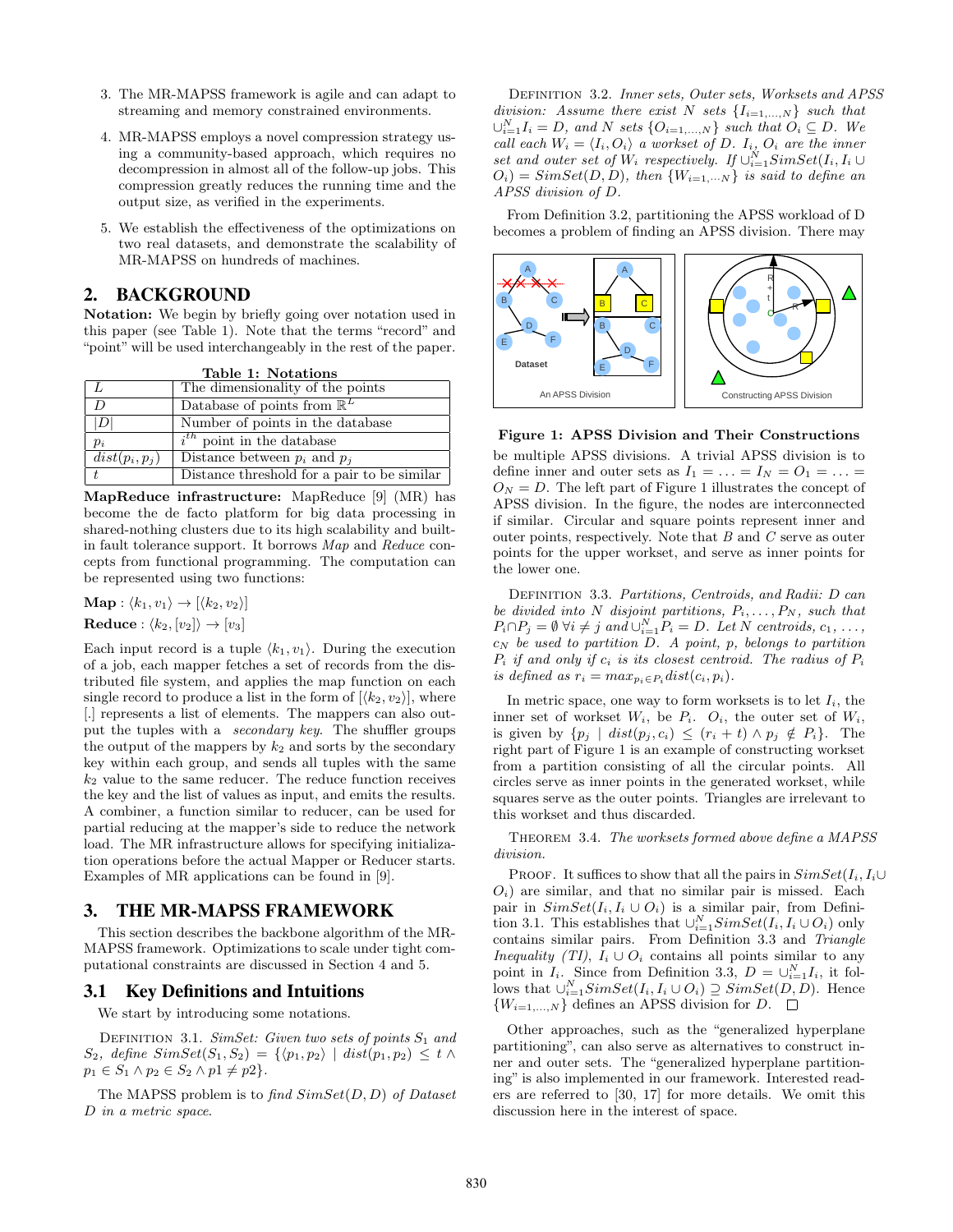### **3.2 The Framework**

Figure 2 depicts the MR-MAPSS framework. It has two major phases: data pre-processing and similarity computing. The data pre-processing phase comprises the Centroid-Sampling and CentroidStats steps. CentroidSampling selects random points as centroids. The output samples will be stored on disks and used in the follow-up step. Centroid-Stats step computes partition statistics, such as the radii of the centroids. The Similarity computation phase identifies all the similar pairs. It has either one or two chained MapReduce steps, depending on the computing resources and data characteristics. SimilarityMapper reads in the original dataset as well as the centroid statistics, and constructs the worksets for SimilarityReducer. SimilarityMapper uses secondary keys so that SimilarityReducer receives inner points before outer points. An optional repartitioning step is employed to split large worksets that do not fit in memory into smaller ones. The repartitioning work is done by the RepartitionReducer. The RepartitionMapper is almost an identity mapper, except for using secondary keys to provide the same guarantee of SimilarityMapper. Finally, SimilarityReducer computes  $\cup_i SimSet(I_i, I_i \cup O_i)$ .



#### Figure 2: The MR-MAPSS Partitioning Framework

In the rest of the section, we describe the CentroidSampling, CentroidStats and Similarity steps without repartitioning. Repartitioning will be discussed in the Section 5.

#### *3.2.1 CentroidSampling and CentroidStats*

Selecting the right set of centroids(partitions) to minimize the *APSS computational cost* is a very difficult task. If each data point is treated as a vertex in the graph, the similar pair can be modeled as an edge connecting the corresponding vertices. When forming the partitions, a simple but intuitive partitioning approach is to find a set of  $N$  centroids for which the largest distance of any point to its closest centroid in the K-set is minimum. This problem is commonly known as *metric K-center*, a NP-complete problem [15]. In practice, the algorithm also needs to minimize the number of similar pairs formed by points in two different partitions. Considering the various system constraints makes the problem even harder.

The CentroidSampling step samples N centroids from the input. We tried methods such as KMeans++ [3], random sampling, as well as a seeding approach ensuring the distances between any pair of samples is no less than a threshold. It turned out random sampling and KMeans++ have better performance. We therefore chose random sampling due to the simplicity and scalability. CentroidStats computes the radius of the partitions. Centroid information is read in every mapper before the actual map operation starts. As a mapper processes a point, it outputs the closest centroid id as the key, and the corresponding distance as the value. For each centroid, a reducer receives a list of the distances of the inner points to that centroid,  $[dist(p_i, c_i)]$ . The reducer computes the radius for each centroid as the maximum distance in this list.

#### *3.2.2 SimilarityMapper*

| <b>Algorithm 1 Similarity</b>                                                                                                                                                                                   |
|-----------------------------------------------------------------------------------------------------------------------------------------------------------------------------------------------------------------|
| Input: D: the dataset; $\{\langle c_i, r_i \rangle\}$ : the centroid statistics.<br>Output: $SimSet(D, D)$ : the set of similar pairs.                                                                          |
| Map:<br>$\langle i, p_i \rangle + \langle c_i, r_i \rangle \rightarrow [\langle c_i, \langle p_i, pointType, dist(p_i, c_i) \rangle]$                                                                           |
| Reduce:<br>$\langle c_i, [\langle p_i, pointType, dist(p_i, c_i) \rangle] \rangle \rightarrow$<br>$[\langle p_i, p_j \rangle \mid dist(p_i, p_j) \leq t \land p_i \text{ or } p_j \text{ is an inner point } ]$ |

In the Similarity step (Algorithm 1), all the outer points of each workset are found. The mappers route the corresponding *inner* and *outer* points of each partition to the same reducer, and specify the  $pointType$  of each point as either inner or outer. Each reducer receives one of these worksets, computes all its similar pair of points and outputs them. Secondary keys that guarantee the reducer receives inner points before outer points are not shown for simplicity.



Figure 3: The MR-MAPSS Backbone Algorithm

Figure 3 provides an example of four data points that are aligned horizontally on increasing subscript order, such that the distance between any two neighboring points is 0.5. Partition  $P_1$  has points  $p_1$  and  $p_2$ . Its centroid,  $c_1$ , lies between  $p_1$  and  $p_2$ . Similarly, partition  $P_2$  contains  $p_3$  and  $p_4$ , with centroid  $c_2$  lying between them. Hence,  $r_1 = r_2$ 0.25. For simplicity, the centroids are assumed not to be part of the dataset. The distance threshold is set to 0.6.  $p_1$ and  $p_3$  reside in shard  $S_1$ , while the other two points reside in shard  $S_2$ . From Definition 3.3,  $p_2$  and  $p_3$  are outer points of  $P_1$  and  $P_2$ , respectively. During the shuffle phase,  $p_1$  and  $p_3$  are routed to  $W_1$ , and  $p_2$  and  $p_4$  are routed to  $W_2$  as inner points. In addition,  $p_2$  and  $p_3$  are routed as outer points to  $W_1$  and  $W_2$ , respectively. The two reducers then compute all the pairs in  $SimSet(I_i, I_i \cup O_i)$  for  $i = 1, 2$ .

### **4. OPTIMIZATIONS**

Exploting Commutativity: So far, the mappers are assumed to send out the outer points of all the worksets. One drawback of this na¨ıve routing scheme is the existence of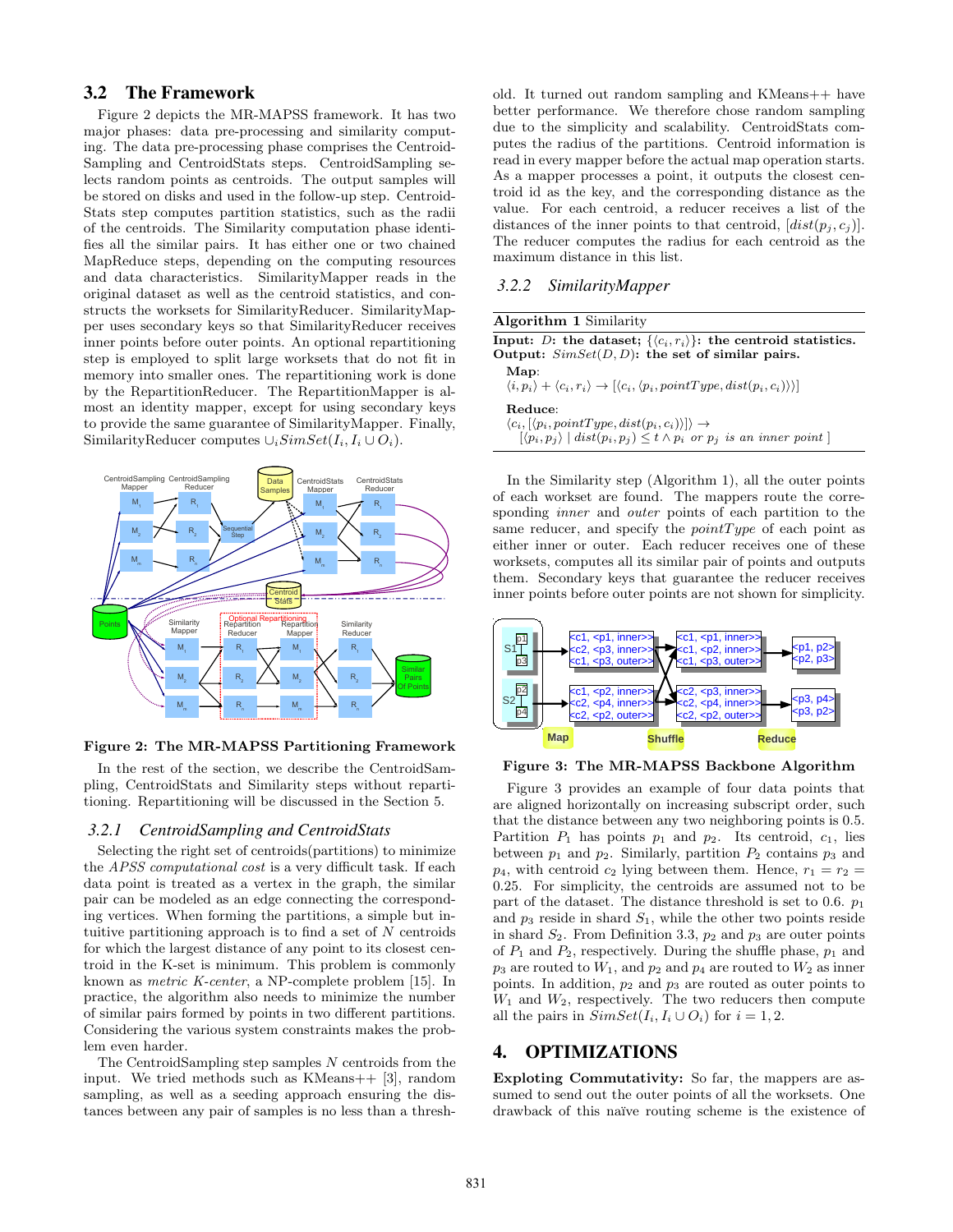redundant computation. In Figure 3, the two points  $p_2$ and  $p_3$  were sent to  $W_1$  and  $W_2$ , respectively. This causes the pair  $\langle p_2, p_3 \rangle$  to be computed by both reducers. More generally, assuming the dataset is N-way partitioned, and  $OP(P_i, P_j) = \{a \mid a \in I_i \land a \in O_j\}$  then the number of unnecessary computations in the reduce phase is at least  $\sum_{1\leq i < j \leq N} |OP(P_i, P_j)|.$ 

The symmetry property of the metric space can be exploited to form worksets more efficiently as defined below.

DEFINITION 4.1. *Contributing Partitions: Let*  $\{P_{i=1,...,N}\}$ *be the* N *partitions of* D *as defined in Definition 3.3. For any pair of partitions,*  $\langle P_i, P_j \rangle$ *, let either*  $OP(P_i, P_j)$  *be routed to*  $W_j$  *as outer points, or*  $OP(P_j, P_i)$  *be routed to*  $P_i$  *as outer points, but not both. Define the contributing partitions to* P<sup>i</sup> as the set  $Q_i = \{P_j \mid OP(P_j, P_i)$  *is routed to*  $P_i$  *as outer points of*  $P_i$ *}. The worksets are formed such that*  $I_i = P_i$  $and$   $O_i = \bigcup_{P_i \in Q_i} OP(P_j, P_i).$ 



Figure 4: Naïve VS Optimized Routing.

Figure 4 illustrates the inefficiency by showing a 4-way partitioned dataset, where an edge represents  $OP(P_i, P_j)$ for partitions  $P_i$  and  $P_j$ . The dotted edges represent redundant computation. The solid edges incident on any partition represent contributions of outer points from neighboring partitions that do not result in redundant computation.

Theorem 4.2. *The worksets formed according to Definition 4.1 define a non-redundant APSS division where any pair of points is considered in at most one workset.*

PROOF. The output  $\bigcup_{i=1}^N SimSet(I_i, I_i \cup O_i)$  is equal to  $(\cup_{i=1}^N \mathit{SimSet}(I_i, I_i)) \cup (\cup_{i=1}^N \mathit{SimSet}(I_i, O_i)).$  To prove by contradiction, assume two points  $p_i \in P_i$  and  $p_j \in P_j$  are similar, but not included in the output. We have  $P_i \neq P_j$ , otherwise, this point pair will be evaluated in  $SimSet(P_i, P_i)$ . From the symmetry of the space, since  $p_i$  and  $p_j$  are similar,  $p_i \in OP(P_i, P_j)$  and  $p_j \in OP(P_j, P_i)$ . Without loss of generality, we assume  $OP(P_i, P_j)$  is routed to  $P_j$  as an outer point, and the pair  $(p_i, p_j)$  is evaluated in  $SimSet(I_i, O_j)$ . Thus, such pair  $(p_i, p_j)$  cannot exist. Hence, the worksets define an APSS division. In addition,  $(p_i, p_j)$  will either be routed to workset  $W_i$  or  $W_j$ , but not both. Thus, any pair is only considered in at most one workset.  $\Box$ 

One way to construct the non-redundant APSS division is to route  $OP(P_i, P_j)$  to  $P_j$  if  $|P_i| < |P_j|$ . This greedy construction minimizes the total computations for forming the APSS division, assuming that the time of evaluating  $OP(P_i, P_j)$  is proportional to  $|P_i|$ . However, this skews the workload, since partitions with larger sizes receive more points. We propose a balancing approach, which is to route  $OP(P_i, P_j)$  to  $P_j$  if  $(((P_i.id + P_j.id)$  is odd)  $XOR$   $(P_i.id <$  $(P_j.id))$  is true<sup>1</sup>. Hence, each partition gets outer points from roughly half the other partitions, ensuring better load balancing. The SimilarityMapper is outlined in Algorithm 2.

The input of the SimilarityMapper is points rather than partitions. The algorithm first finds the partition  $P_i$  to which point  $p_i$  belongs (Line 1). In Line 2-6, the algorithm loops over all the partitions. It outputs  $p_i$  as an inner point of  $P_i$  (Line 3-4). Otherwise, the point is checked for being an outer point of  $P_i$  and output if it is (Line 5-6). The output is sorted based on the secondary key ("inner" or "outer"). This ensures the SimilarityReducer processes inner points first to guarantee the correctness of the results in case repartitioning takes place, as discussed in Section 5.

Algorithm 2 SimilarityMapper

Input:  $p_i$ : the current point; *PartitionSet*: the set of partitions.

Output:  $\{\langle c_i, \langle p_i, PointType \rangle \rangle\}$ : a set of mapper output tuples.

- 1:  $P_i = GetPartition(p_i, PartitionSet)$
- 2: for  $P_j$  in PartitionSet do
- 3: if  $P_i$ .id ==  $P_j$ .id then
- 4: OutputWithKey( $\langle P_i, \text{``inner''}, \langle p_i, \text{``inner''} \rangle \rangle$ )<br>5: else if  $((P_i.id + P_i.id)$  is *odd*) **XOR**  $(P_i.id < i)$
- 5: else if  $(((P_i.id + P_j.id)$  is odd) XOR  $(P_i.id < P_j.id)$
- &&  $dist(p_i, c_j \leq (r_j + t))$  then 6: OutputWithKey $(\langle P_j, "outer", \langle p_i, "outer"\rangle)\rangle$

Compression of Pairs: To design an efficient SimilarityReducer, one major challenge is the online compression of enormous APSS output. This happens when the data is highly clustered given the similarity threshold. Existing graph compression algorithms such as WEBGRAPH [7] are not appropriate because they assume the entire data fits in memory. Our solution, *Community-based Lossless Compression*, compresses similar pairs efficiently on the fly, and provides good Interpretation of the resulting pairs better.

We treat the APSS output as a *graph*, where records are vertices and similar records are connected with edges. Three key community structures are identified – cliques, bicliques and hubs (implemented as adjacency lists), as illustrated in Figure 5. By exploiting the *community structures* in the graph, MR-MAPSS outputs compressed community structures on the fly. The fundamental idea of the compression scheme is to find the community structures when computing the similar pairs, and store them right away. If one record is similar to a set of records, then we say the record and the similar set form an adjacency list. We can thus compress the pairs by factoring the record out. For example, the four similar pairs  $[(a, b)(a, c)(a, d)(a, e)]$  can be compressed as  $[a, (b, c, d, e)]$ . Biclique structure generalizes the adjacency list. We say two sets of records form a biclique if any pair of records, each from a different set, forms a similar pair. For instance, the four similar pairs  $[(a, c)(a, d)(b, c)(b, d)]$  can be compressed as  $[(a, b), (c, d)]$ . To simplify the implementation, cliques are treated as a special bicliques. In terms of compression ratio, adjacency list can compress the data to half of its size, while the biclique representation can compress the data up to  $min(m, n)$  times, with m and n being the two set sizes respectively. Clique representation compresses the data to the  $O(\sqrt{n})$ , where *n* is the clique size.

Achieving the optimal compression is very difficult - one criteria of optimality is to minimize the number of bicliques collections covering all edges, which is NP-complete [13]. In datasets where no huge cliques and bicliques exist, the ratio is usually between one and two. These compressed structures are identified by sorting the points in their distance to the centroid, and binning them. Then, the bins that have

<sup>&</sup>lt;sup>1</sup>All ids are assumed to be fingerprint-able into integers.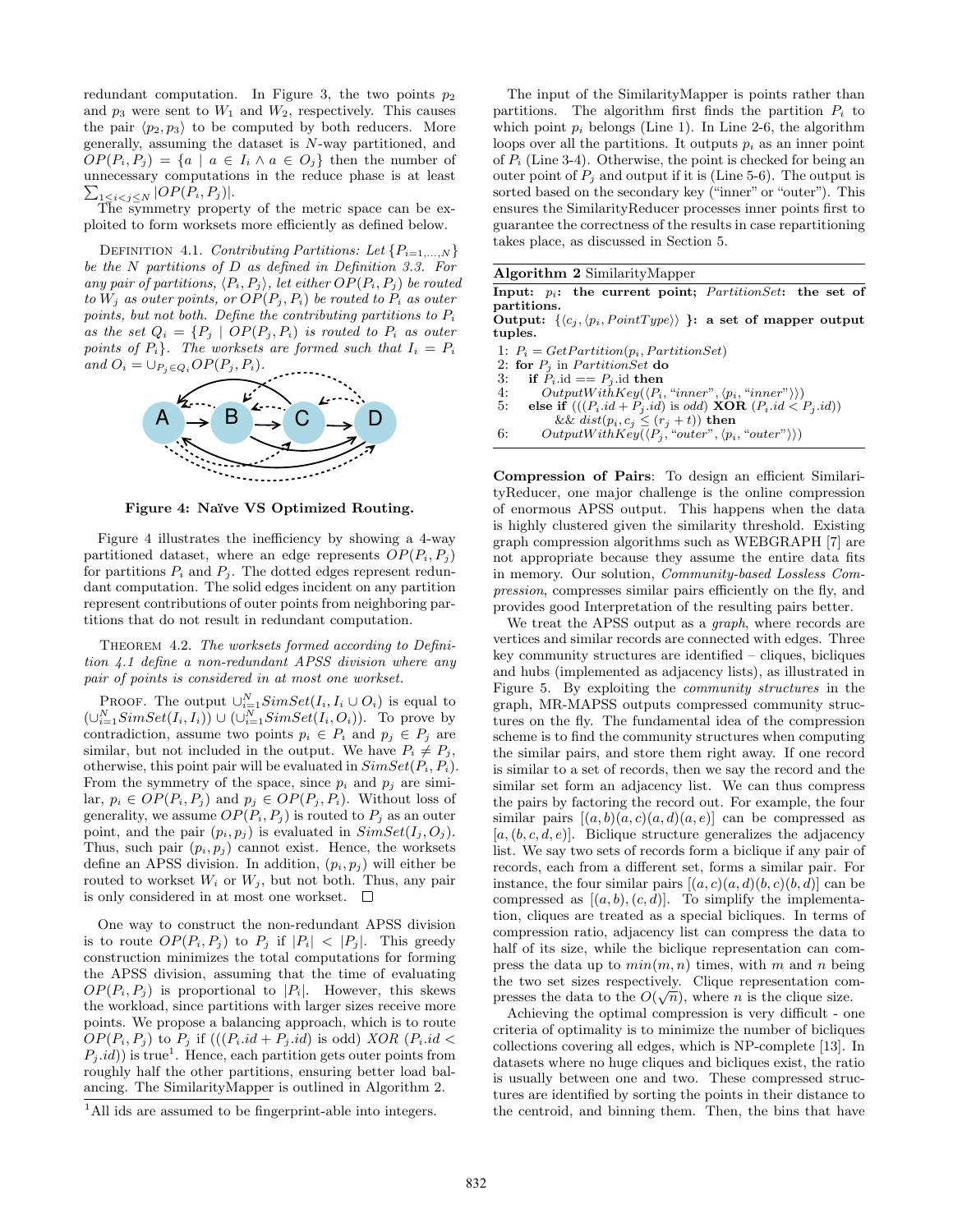

Figure 5: Compression Helps Exhibit the Community Structure

points that fit any of the structures are identified using the Triangle Inequality (TI). Compression results in an order of magnitude difference in the output size when the data is highly clustered given the similarity threshold.

The proposed compression earns us some extra bonus on processing the follow-up steps. For example, shingle clustering [14] and neighborhood density estimation can directly use the compressed data without decompressing, reducing both the IO and the CPU costs.

Similarity Evaluation: The SimilarityReducer employs the online compression approach while generating all similar pairs. Here we assume the whole workset fits in memory. If the workset cannot fit, our streaming solution takes care of it, as discussed in Section 5.

A tree-based indexing structure is built using hierarchical clustering. In our implementation, this creates partitions at different granularities, and makes both pruning and identifying bicliques at different levels easier.

| <b>Algorithm 3</b> EmitSimSet                          |  |  |  |  |
|--------------------------------------------------------|--|--|--|--|
| Inputs: $P_A$ : index A; $P_B$ : index B.              |  |  |  |  |
| Outputs: the similar pairs $\text{SimSet}(P_A, P_B)$ . |  |  |  |  |
| 1: if $IsBiClique(P_A, P_B)$ then                      |  |  |  |  |
| $EmitBiClique(P_A, P_B)$<br>2:                         |  |  |  |  |
| 3: else if $MayHavePairs(P_A, P_B)$ then               |  |  |  |  |
| 4:<br>//Dissimilar partitions are ignored.             |  |  |  |  |
| 5:<br>if $P_B.HasChildren()$ then                      |  |  |  |  |
| 6:<br>for childin $P_B$ . Children() do                |  |  |  |  |
| 7:<br>$EmitSimSet(P_A, child)$                         |  |  |  |  |
| 8:<br>else if $P_A.HasChildren()$ then                 |  |  |  |  |
| 9:<br>for $children_{A}.Children()$ do                 |  |  |  |  |
| 10:<br>$EmitSimSet(child, P_B)$                        |  |  |  |  |
| 11:<br>else                                            |  |  |  |  |
| 12:<br>$EmitAdjLists(P_A, P_B)$                        |  |  |  |  |
|                                                        |  |  |  |  |

In Algorithm 3, EmitSimSet recursively outputs  $\text{SimSet}(P_A)$  $P_B$ ). The output formats are adjacency list and biclique. The algorithm first outputs the two partitions if they can form a biclique. The checking only needs radius and centroid information in the indexing structures (Line 1-2). Next, the algorithm continues only when the two partitions *may* have similar pairs, which prunes away the dissimilar partitions if they have no chance of forming similar pairs. The algorithm exploits the fine-granularity partitioning information by going to the child nodes, and calls itself recursively on one of the child level partitions. If we are already at a leaf node of the indexes, we directly compute and emit the similar pairs (Line 3-12). SimilarityReducer calls EmitSimSet to evaluate similar pairs in each partition.

Algorithm Applicability: Our MR-MAPSS framework can be applied to any metrics, including Earth Mover Distance(EMD), Hamming distances, string edit distances and so on. When computing pairwise distance, it is common practice to make use of filters. For example, with EMD metric, we can employ filters such as weighted  $L_p$  norms [4].

It is also worth noting that this generic partitioning framework can even cope with some non-metrics. In fact, both cosine similarity and the KS-statistics can work under our framework. For instance, although cosine similarity itself does not conform to TI, the angles between the vectors actually exhibit the TI property [2].

### **5. DATA REPARTITIONING**

In an imbalanced workload [12], few machines take hours or even days to compute the large worksets while all other machines finish in seconds. It is also possible some worksets are too large to fit in memory, which may make the program crash in the middle of a job. Fortunately, both issues can be greatly relieved by repartitioning the large worksets into even smaller ones iteratively.



#### Figure 6: Improved Similarity Computation Task

Figure 6 highlights the more scalable Similarity computation task with repartitioning. The WorkloadEstimate step,  $Job_1$  in Figure 6, computes the inner and outer sizes for each workset. The fact that partition  $c_1$  has 2 inner and 1 outer points is denoted in Figure 6 as  $\langle c_1, \langle 2, 1 \rangle$ . Then for each workset, it computes a simple estimate of the processing load. It sorts both inner and outer points first, and constructs a frequency histogram based on the distance to the centroid. By applying TI, WorkloadEstimate identifies the bins whose points have to be compared against each other. Hence, WorkloadEstimate can estimate an upper bound on the total number of comparisons. If there exists one partition whose estimated comparison number is larger than  $ut^2$ , or whose estimated data size cannot fit in memory, the worksets are repartitioned during the Repartition step. Otherwise, the similar pairs are computed directly.

<sup>&</sup>lt;sup>2</sup>The value ut was set to  $10^8$  in our experiments.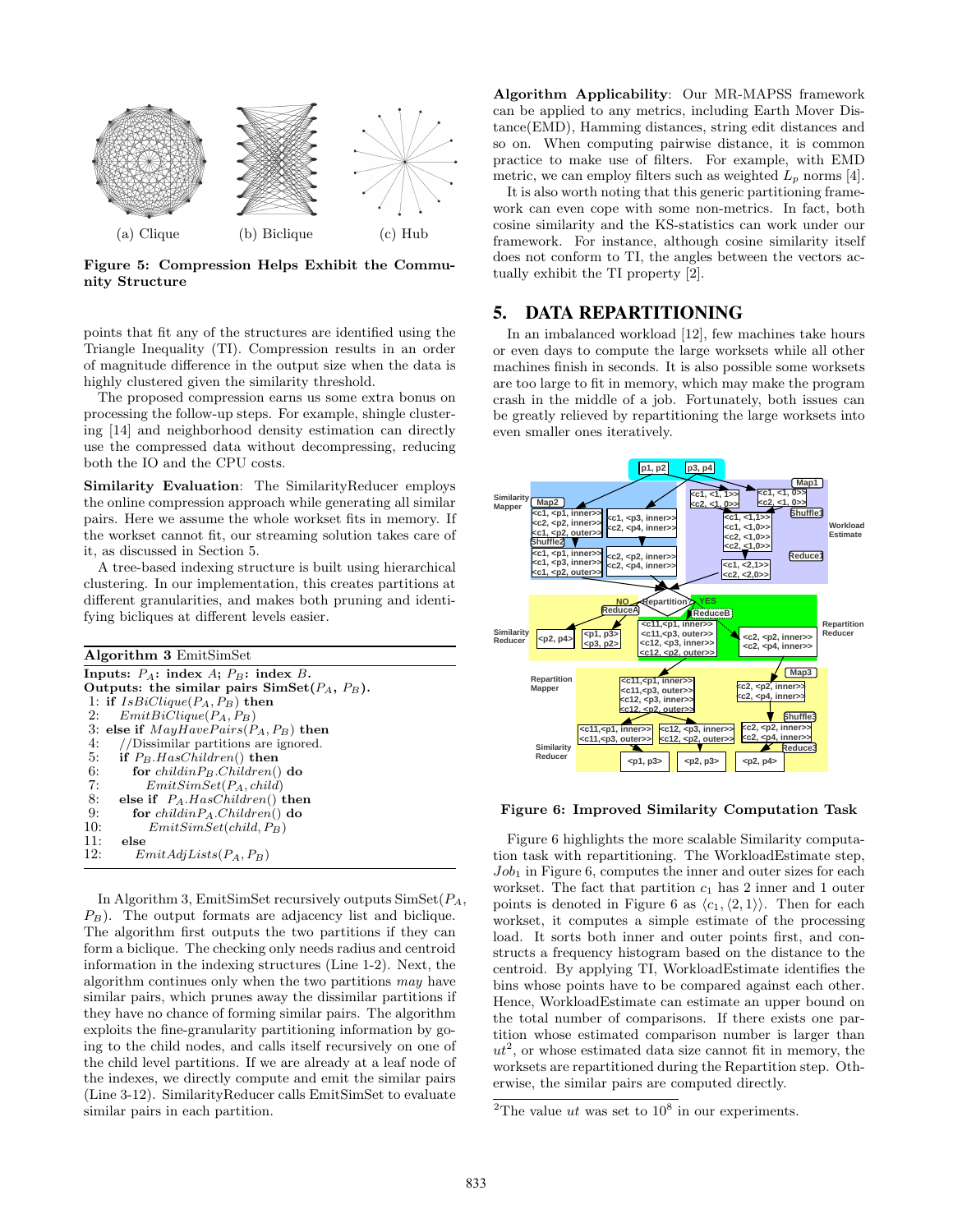

Figure 7: Illustration of RepartitionReducer

 $Map2$  is SimilarityMapper. Based on the estimated workload from WorkloadEstimate, it either continues running SimilarityReducer  $(Reduce_A)$  to compute all the similar pairs when the data is not highly clustered given the similarity threshold, or switches to the RepartitionReducer ( $Reduce_B$ ) to split the large worksets into smaller ones. WorkloadEstimate and SimilarityMapper can run in parallel until the repartitioning decision is reached.

RepartitionMapper  $(Map3)$  is simple as it outputs the input as is. It parses the point list and outputs each point individually using the key generated by RepartitionReducer. It also applies a secondary key for the SimilarityReducer to process all the inner points before the outer points.

SimilarityReducer (Reduce3) finds the similar pairs and effectively compresses them on the fly. Streaming of data reading can be achieved because the MapReduce infrastructure can stream data from disk when necessary.

When the repartitioning is done, MR-MAPSS checks whether each workset is small enough and repartitions again if there are still some large worksets. We omit this iterative process for simplicity. Next, we study the design of repartitioning, and how it scales even under scarce system memory.

RepartitionReducer: A RepartitionReducer reads inner points before outer ones, due to the use of secondary keys by SimilarityMapper. Each reducer evaluates one workset. If the available memory can accommodate the whole workset and the workload is relatively small, the algorithm outputs all the points in the workset as is, deferring the pair evaluation to the SimilarityReducer. Otherwise, repartitioning is carried out, as will be discussed next.

To repartition the large worksets into smaller ones, the workset's inner points are first divided into multiple "inner sub-partitions" using randomly sampled centriods. Each inner sub-partition then forms a new sub-workset by picking up some outer points, that could be either inner or outer in the original workset. Figure 7a illustrates this concept by splitting the original workset into two smaller ones. The repartitioning operation results in two smaller sub-worksets by duplicating  $p_5$ ,  $p_9$ . Interestingly,  $p_8$  no longer exists in the sub-worksets. The correctness is ensured as  $SimSet(I, I \cup I)$  $O$ ) =  $SimSet(I_1, I_1 \cup O_1) \cup SimSet(I_2, I_2 \cup O_2)$  holds.

So far, repartitioning assumed all inner points fit in memory. Next, we describe a streaming repartitioning scheme that relaxes this assumption, and prove its correctness.

Streaming Repartition: After identifying the worksets to be repartitioned, the algorithm processes points in a streaming way, thus avoiding crashing if the inner set does not fit in the RepartitionReducer memory. It first randomly samples points from the inner set. Each one of the samples will be a centroid to one of the new sub-worksets .

The streaming operation has two phases - inner point streaming and outer point streaming. If all the inner points fit in memory, calculating the radii of each inner sub-partition is trivial. Otherwise, the exact radii cannot be known until it finishes processing the disk-resident inner points. By adding the old centroid in the centroids list, the radius of the original workset is guaranteed to be an upper bound on all the radii of the new worksets. In this case, the original radius is assigned as the tentative radius when streaming the inner points. The observation on the radii upper bound allows us to avoid outputting the point with every centroid as an outer point. After all inner points are processed, the exact radii are adjusted based on the inner point assignment. This adjustment minimizes the redundancies for the outer points streaming.

#### Algorithm 4 ProcessInnerPoint

input:  $worksetInfo$  array, which contains the centroid and the corresponding radius for each point; point: the input point to process.

- 1: point is emitted as inner point of its closest workset  $W_i$
- 2: for  $W_j$  in worksetInfo do<br>3: *noint* is emitted as our
- point is emitted as outer point of workset  $W_i$ , iff  $dist(point, W_j) \le R_{W_j} + t$  and  $i \ne j$

The disk-resident inner (to the original centroid) points are scanned. For each point, the RepartitionReducer emits the point as an inner point to the sub-workset with the closest centroid. It also emits the point as an outer point with all the sub-worksets where the point is within  $r + t$  of it centroid, and  $r$  is the radius of the original centroid. Figure  $7b$ shows a state change of the worksets when a new inner point arrives after the memory is filled up. Point  $p$  is deemed an outer point for  $W_1$  since  $dist(p, c_1)$  does not exceed  $r + t$ .

After all such points are scanned, the radii of the new centroids are calculated. The new radii (instead of the radius of the original centroid) are used when scanning the diskresident outer (to the original centroid) points and assigning them as outer points to the new centroids.

Processing disk-resident outer points is almost identical to the loop in Algorithm 4. If the distance of the point to any new centroid,  $W_i$ , does not exceed  $R_{W_i} + t$ , it is output as an outer point with  $W_i$ . Figure 7c provides an illustration.

Theorem 5.1. *Streaming Correctness: StreamRepartition splits the workset* W *into* P *worksets*  $W_{1,2,...,P}$ *, such that*  $SimSet(W.I, W.I \cup W.O) = \bigcup_{i=1}^{P} SimSet(I_i, W_i) \ holds.$ 

PROOF. If the inner points fit in memory, the proof is trivial. We only discuss the other case. Due to the sorting on point type, all the inner points are processed before any outer points. We divide the streaming into three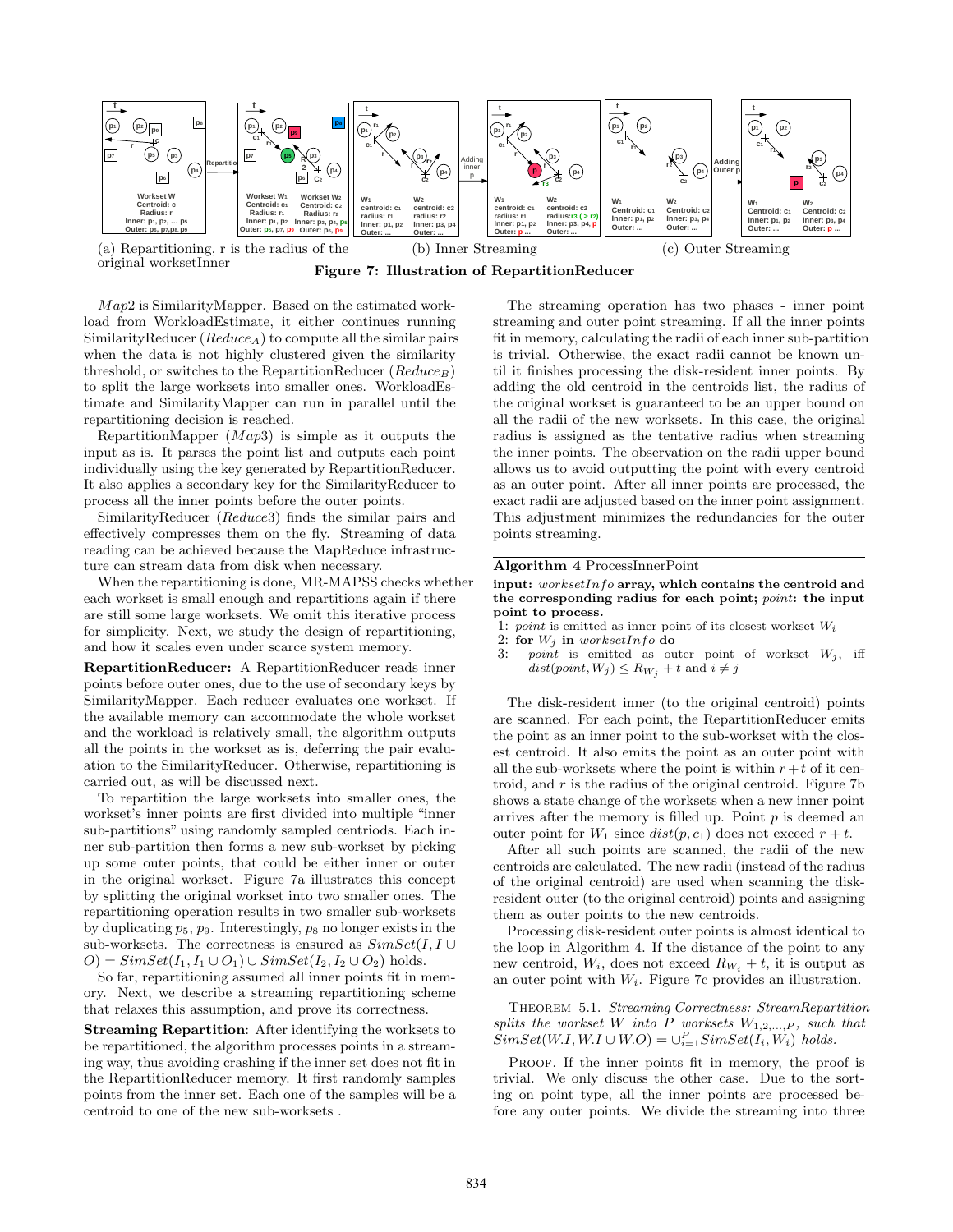phases. In the first (second) phase, the RepartionReducer scans the inner points of the original workset that fit (do not fit) in memory. In the third phase, it scans the outer points of the original workset. Denote the inner (outer) set for workset  $W_i$  by  $I_{ij}$   $(O_{ij})$  after phase j finishes. Denote all the inner (outer) points of  $W_i$  as  $I_i$  ( $O_i$ ). Thus,  $I_{i_1} \subseteq I_i, O_{i_1} \subseteq O_i, W.I = \cup_{i=1}^P I_{i_2} = \cup_{i=1}^P I_i, \text{ and } \cup_{i=1}^P O_{i_1} \subseteq I_i$  $\cup_{i=1}^{P} O_{i2} \subseteq \bigcup_{i=1}^{P} O_{i3}$ , hold. In the first phase, Algorithm 4 partitions  $\bigcup_{i=1}^{P} I_{i1}$  into P smaller worksets. Also, it outputs  $\cup_{i=1}^P O_{i1}$ . Hence, the output of the first phase is used by SimilarityReducer to compute  $\cup_{i=1}^{P} SimSet(I_{i1}, I_{i1})$ . Similarly, the output of the second phase is used by SimilarityReducer to compute  $\cup_{i=1}^{P} SimSet(I_{i2} - I_{i1}, I_{i2})$ . Finally, the output of the third phase is used by SimilarityReducer to compute  $\cup_{i=1}^{P} SimSet(I_{i2}, O_{i3})$ . By combining the SimilarityReducer computed pairs from the above output, we get  $SimSet(W.I, W.I ∪ W.O)$ . □

The form  $\langle workerID, \langle point, pointType, distance \rangle$  is used for the output of RepartitionReducer. There could be multiple repartitioning steps, though we find repartitioning once is sufficient, in practice, for solving any scalability issues.

### **6. EVALUATION**

We analyze the algorithm, then explain the experiments setup and results.

### **6.1 Algorithm Analysis**

Given the data  $D$  and  $M$  machines, assume the data is partitioned with N centroids. We analyze the complexity of each MapReduce job. One notable feature of the framework is that it has minimal redundancy as each pair is considered only once in SimilarityReducer.

The Sampling step computes statistics on every partition. As each machine works independently on roughly  $O(|D|/M)$ records, this step is embarrassingly parallel. Usually it could be done in tens of seconds.

The Statistics step computes the centroid statistics. A naïve approach would compare every point with all the centroids, thus having a complexity of  $O(K \times |D|/M)$ . However, by using some indexing on the centroids, we can significantly reduce the number of comparisons.

In RepartitionMapper, the IO cost takes most of the time. Let  $I$  denote the total number of repartitions. In most cases I = 1. Basically, the IO cost is  $O(I * \sum_{i=1}^{K} |workset_i|)$  as we need to route the worksets to the same Reducer. RepartitionReducer time is linear to the workset size if the number of repartitioned worksets is fixed to a constant(20 in our implementation). Fortunately, most sorting can be done in main memory and the shuffling overlaps with the Mapper. The repartition step reduces the workset size at the expense of extra overhead. This tradeoff is evaluated in Section 6.3.

SimilarityReducer is often the most time-consuming operation in the framework. A naïve implementation would have  $\Theta((N/(M * I))^2)$  complexity. However, because a workset is repartitioned when the workload is above the threshold ut, the time complexity is bounded by  $ut$ . Usually SimilarityReduer performance is even better given our indexing and compression techniques.

#### **6.2 Experiments Setup**

The principal motivation for this work is to find all similar pairs of records in a dataset of network traffic collected at Google. Each record corresponds to the distribution of a signal used for click ring detection<sup>3</sup>. For this evaluation, we used a subset of this dataset of approximately 2M records where each record is a point in a 30-dimensional space. Additionally, we report results on a publicly available dataset from the Netflix competition [23]. This dataset contains 480000 users and their ratings on 17770 movies. Each rating is an integer ranging from 1 to 5. We identified a useful subset, namely the 20 most rated movies (dimensions) and the 421144 users (records) who rated them.

We use these datasets to study five issues. First, we investigate the role of repartitioning as a survival mechanism when the computational resources are constrained. Second, we examine repartitioning as a mechanism to mitigate the *undersampling* problem, where the number of selected centroids is relatively small, and hence MR workers are overloaded. Third, we assess the effectiveness of the compression strategy. Forth, we study the scalability of the MR-MAPSS approach as the number of machines is varied, and finally, we compare our approach with similar efforts.

For all the experiments, a set of default settings is used unless otherwise stated. The MapReduce jobs are run on 500 machines (500 Mappers and 500 Reducers). The pairwise distances are normalized to  $[0,1]^4$ . The distance threshold assumes the values 0.5, 0.2, and 0.05.

#### **6.3 The Effect of Repartitioning**



Figure 8: Repartitioning on the Google Dataset

As mentioned above, repartitioning can be autonomously disabled when it is deemed not useful. However, for these experiments, repartitioning is always enabled to study its impact on the overall performance. Figure 8 illustrates this effect when the number of centroids is 500, 1000 and 5000 on the Google dataset. The algorithm with repartitioning is several times faster than the one without repartitioning for almost all configurations. The only exception, under the configuration of 0.5 threshold and 5000 centroids, is because we reached the *oversampling* zone. When oversampling, the number of selected centroids is relatively large, and the overhead of the extra repartitioning MapReduce step does not justify the extra little load balancing. On the other hand, from Figure 9, repartitioning was never useful on the Netflix data. This is because that data was not highly clustered, thus naturally highly load-balanced.

Another major motivation for repartitioning is when the computational resources are limited. An experiment was conducted on the Google dataset with 50 machines, each

<sup>3</sup>Further details of this dataset cannot be disclosed for proprietorial considerations.

<sup>4</sup>Although the current implementation supports Euclidean, Earth Movers Distance and KS-Statistic, we report results using the Euclidean distance. The reason is no significant trend differences were detected between the metrics.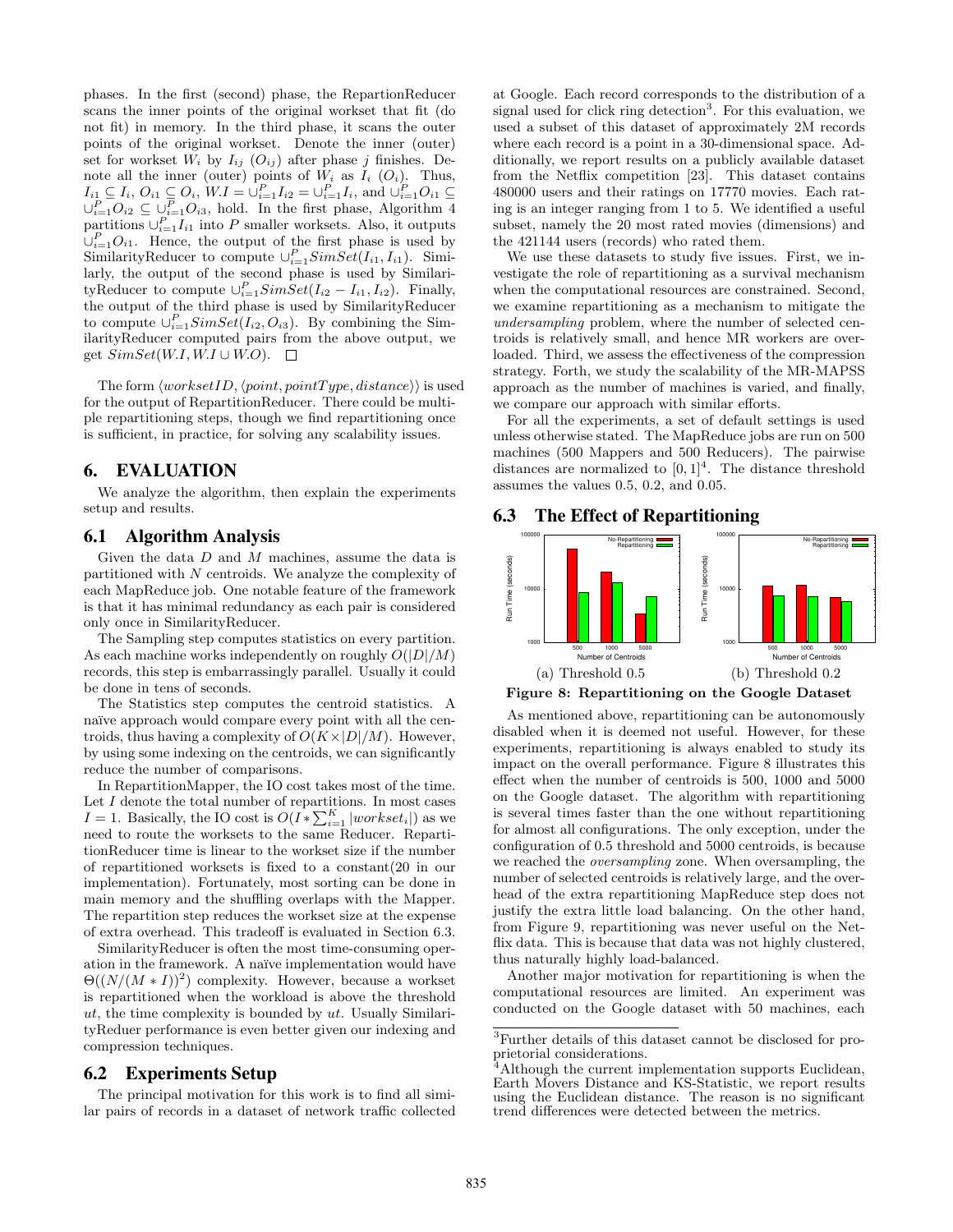

Figure 9: Repartitioning on the Netflix Dataset,  $t =$ 0.05

with a 500MB memory limit. When running with 100 centroids, the repartitioning method always outperformed the non-repartitioning counterpart, as shown in Table 2. The non-repartitioning runs were aborted when the threshold was set to 0.5, and failed several times before succeeding when the threshold was 0.2. When running the experiments on larger datasets, the non-repartitioning runs crashed immediately when the memory was constrained to 3GB, while the repartitioning case completed in reasonable time.

Table 2: Run Time (seconds) on the Google Dataset with Limited Memory (500MB)

| <i>Threshold</i> | Non-Repartitioning | Repartitioning |
|------------------|--------------------|----------------|
| $0.5\,$          | Failure            | 23864          |
| 0.2              | 69010              | 28866          |
| 0.05             | 3019               | 3639           |

### **6.4 The Effect of Compression**

To appreciate the effectiveness of compression, we designed a naïve algorithm, Basic, which does brute-force computations for each workset, and outputs the similar pairs without compression. For the Google dataset, Basic failed due to the sheer number of pairs. Thus, we only report results on the Netflix dataset in Figure 10. On average, compression resulted in an order of magnitude improvement.



On the Google dataset, we examined the effect of the semantic compression technique by comparing different output sizes as the threshold and the number of centroids, N, were varied (see Figure 11). The output sizes reported here are after MapReduce further compresses the output with bzip2. At 0.5 we have an interesting situation where most of the pairs are similar. So, there was little benefit from pruning, but there was massive benefit from compression. When the threshold was 0.2, many pairs had to be considered, and there was moderate benefit from compression. Notice that the output size when  $t$  was 0.5 is almost an order of magnitude smaller than its size when  $t$  was 0.2, even though the total output comprises more pairs. At 0.05 there was the least benefit from compression. However, given the threshold is very low, our pruning techniques worked well. It is also worth noting that towards the lower thresholds, as N

increases, the compression power is restrained by the smaller workset sizes.



Figure 11: Compression on the Google Dataset

### **6.5 The Scalability Study**

We present the scalability results on both the Netflix and Google datasets in Figures 12. We varied the threshold and the number of centroids, N. We selected 500 and 1000 centroids for the Netflix dataset and 5000 and 10000 centroids for the Google datasets. From Figures 12, for most of the different combinations of parameter values, the MR-MAPSS framework scaled well with the number of machines. The main exception was the case when 1000 centroids were selected for the Netflix dataset when the threshold was 0.05. This is mainly because the scale of Netflix dataset is relatively small. Running with 1000 centroids on 500 machines does not help much in reducing the overall running time but brings in extra system communication and overheads.



Figure 12: Scalability on the Netflix and Google Datasets

### **6.6 Comparison with MRSimJoin**

We first briefly note that MRSimJoin [28] is distinct from our approach in that it does not address streaming data when input cannot fit in the reducer memory. Moreover, it does not consider compressing the output. The Theta-Join framework [24] enables the comparison of competing strategies when the join problem is: i) input-size dominated, when the reducer-input related costs dominate the join completion; ii) output-size dominated, when the reduceroutput cost outweighs other costs and iii) input-output balanced, if neither dominates the other. Since MRSimJoin